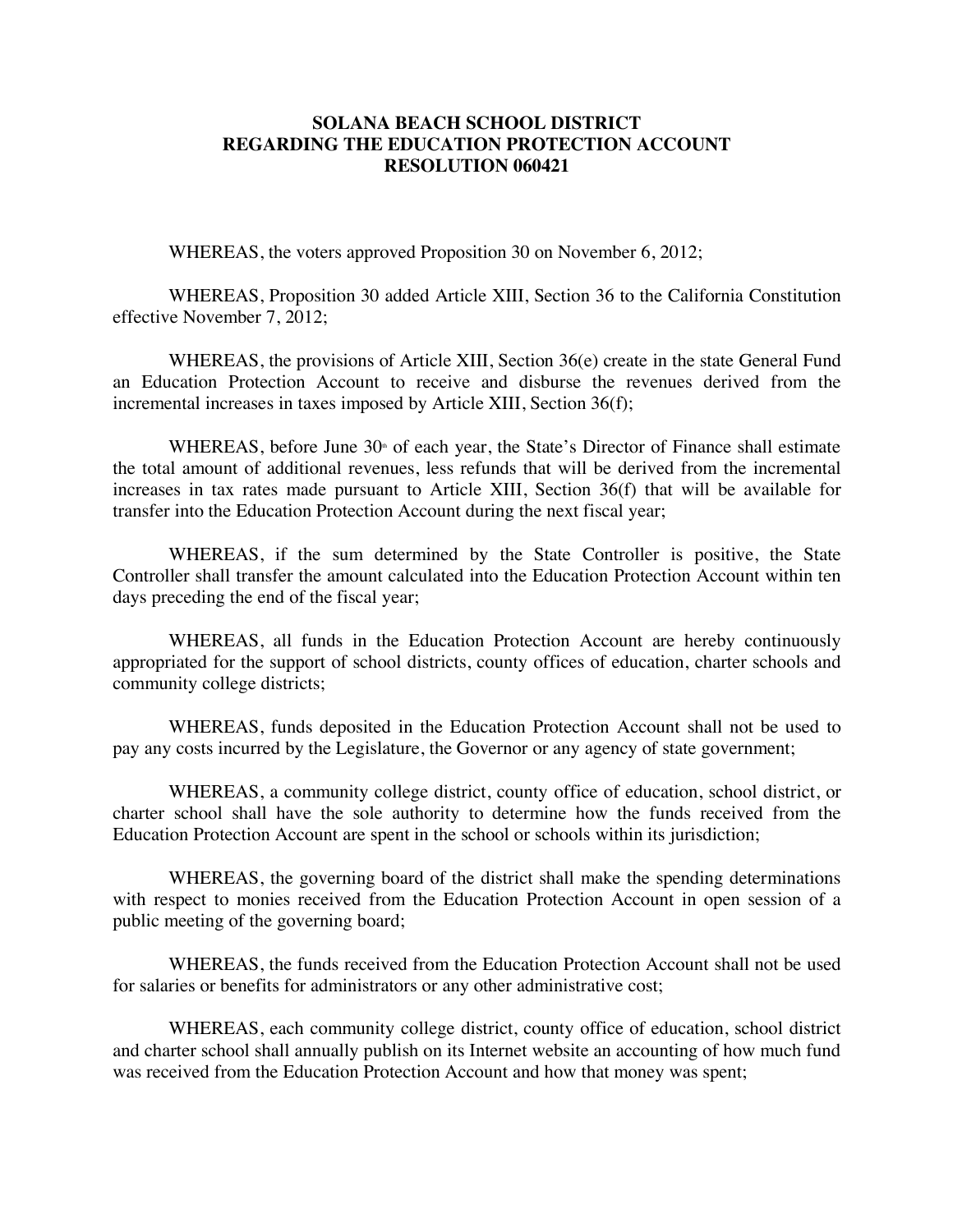WHEREAS, the annual independent financial and compliance audit required of community college districts, county offices of education, school districts and charter schools shall ascertain and verify whether the funds provided from the Education Protection Account have been properly disbursed and expended as required by Article XIII, Section 36 of the California Constitution;

WHEREAS, expenses incurred by community college districts, county offices of education, school districts and charter schools to comply with the additional audit requirements of Article XIII, Section 36 may be paid with funding from the Education Protection Act and shall not be considered administrative costs for purposes of Article XIII, Section 36.

## NOW, THEREFORE, IT IS HEREBY RESOLVED:

1. The funds received from the Education Protection Account shall be spent as required by Article XIII, Section 36 and the spending determinations on how the money will be spent shall be made in open session of a public meeting of the governing board of June 24, 2021;

2. In compliance with Article XIII, Section 36(e), with the California Constitution, the Governing Board of the Solana Beach School District has determined to spend the funds received from the Education Protection Act for instructional-related purposes (i.e. instructional supplies; instructional library, media; pupil services, teacher salaries).

DATE: <u>June 24, 2021</u>

Secretary of the Governing Board